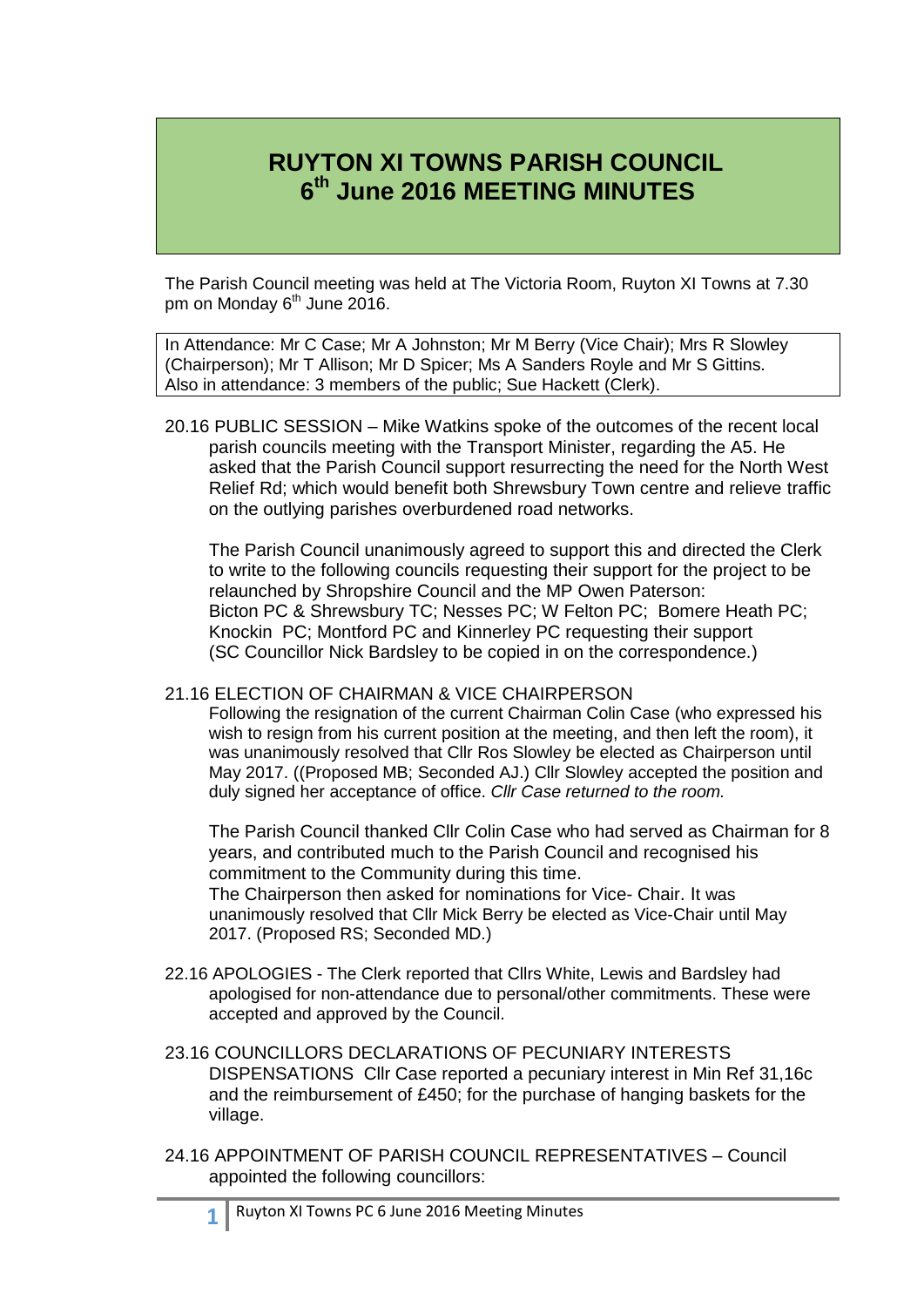(a) Primary School representative- Cllr C Case.

(b) Shropshire Council LJC reps – Chairperson; Cllr M Berry.

(c) SALC Area Committee reps for North Cllr C Case and Oswestry Cllr Slowley and Case.

(d) Village Hall representative – Cllr T Allison.

(e) Nesscliffe Heritage Group – Council noted the group had disbanded.

(f) Emergency Planning Officer – Cllr D Spicer.

(g) Parish Plan Steering Group – Councillors Case, Allison, Spicer, Berry,

Slowley, White and Sanders Royle.

(h) Tree warden/Snow warden – Cllr Gittins.

25.16 A5 & SHOTATTON CROSSING – Cllr Gittins summarised his meeting with the Transport Minister & MP Owen Paterson on 27/5/16; Council confirmed that the meeting had produced positive outcomes and that the local community should be encouraged to put their views forward via the web link by the Minister's PA. Clerk to circulate in the next newsletter. (See below) Cllr Gittins and Cllr Sanders Royle were thanked for their contributions.

26.16 SHROPSHIRE COUNCIL REPORT – Unavailable.

27.16 LOCAL REPORTS – Parish Plan Steering Group

Dave Spicer reported on the initial meeting of the group, (held on 6/6/2016), Safer Roads was discussed and the group's plan to work towards a Public Meeting being held in September for consultation purposes to ensure any proposed initiatives are fully supported before being initiated. Ball park figures for some village road improvements were being sought by Cllr Drinan.

## 28.16 PLANNING MATTERS:

(a) It was noted that no new planning applications have been notified to the PC since the previous meeting.

(b) The Clerk notified the Council of the following planning decision:

Reference: 16/00312/FUL (validated: 01/02/2016)

Address: Lane End, Tedsmore Road, West Felton, Oswestry, Shropshire, SY11 4ER Proposal: Conversion of a former agricultural building into an office Decision: Grant Permission

- 29.16 CONFIRMATION & ACCEPTANCE OF PREVIOUS MEETING MINUTES: Draft minutes of the council meeting held 6 May 2016 were resolved as accurate by Council. The Chairperson was then directed by Council to sign the minutes as such.
- 30.16 HIGHWAYS & MAINTENANCE ISSUES Cllr Drinan raised the issue of the inaccessibility of footway (for pedestrians, particularly those having to use push chairs or wheelchairs) between Ruyton XI Towns and Baschurch. The verges not having been appropriately cut when work had been carried out by SC contractors earlier in the year. It was agreed that the Clerk would follow the matter up with Cllr Bardsley; as he was aware of the issue and the footway was actually located in Baschurch Parish.

The Clerk informed councillors that she had circulated the following road closure via the Yoland email list and Community Facebook page. A5 between Wolfshead Roundabout and Queens Head Junction. Date and duration:  $4^{th}$  July 2016 for 5 nights (20.00 – 06.00).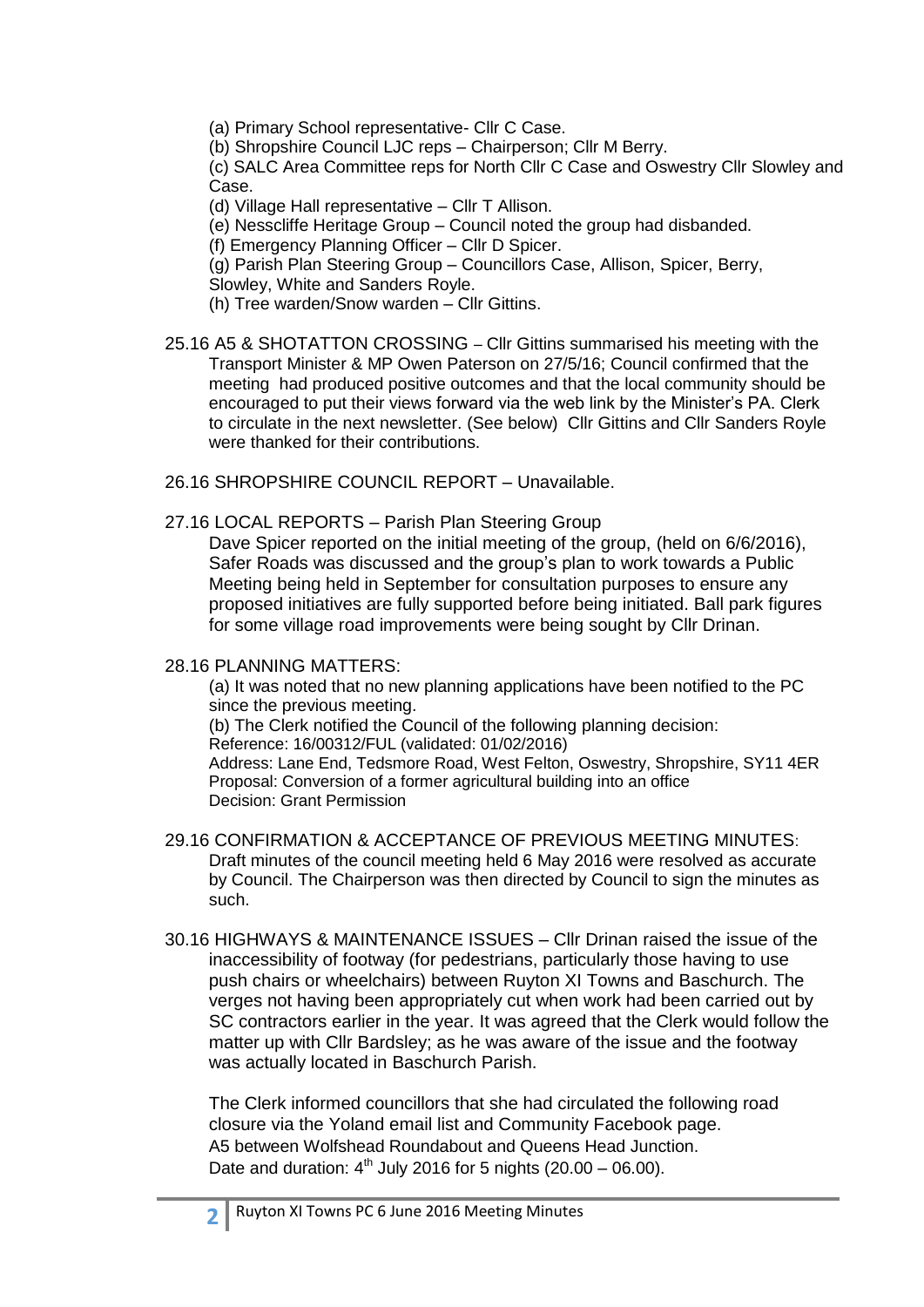The kissing gate post (behind the primary school) was reported as broken; Cllr Gittins agreed to inspect and arrange for repairs.

It was agreed that the Clerk would follow up (with SC) the Parish Council's request for the 30 mph speeding restrictions in School Rd to be relocated (back) to include Packwood School.

Similarly the Clerk was asked to follow up as to why 8 traffic cones remained located outside Cliffe House; Little Ness Road. The cones had originally been put there by a SC contractor at least 3 months ago and were now considered a hazard, can they be please be removed or alternatively provide a reason to the PC for them being there.

Clerk also to inform SC that their newly planted oak sapling at Olden Lane had not survived; and could it please be replaced in the Autumn/Spring.

Council instructed the Clerk to contact PCC about the need for the hedge located at The Victoria Room to be cut back as it was impairing the vision of motorist at the T junction opposite the church. Clerk also to instruct D Peate to adjust mirror located on the junction with The Little Ness Rd.

## 30.16 PROJECTS UPDATE:

a. Hanging Basket Project – Cllr Case reported that the village's hanging baskets were being supplied by The Derwin Nursery, at a cost of £450, as Barncroft no longer sold baskets. The Derwin having previously supplied the baskets at a competitive cost and being locally based. Council noted that Mr & Mrs J Gittins had once again provided a beautiful floral display at The Cross; Ruyton XI Towns. It was agreed that the Clerk should write expressing the Council's thanks.

b. Doctors Meadow – Basketball court. The Clerk reported that the contractor had been asked to delay his date of commencement due to the Community Picnic being held on 11-6-016. It was agreed that Cllr Case would meet him on site the following week to discuss the project fully with him. The Clerk confirmed that she had asked D Peate; the village maintenance contractor to cut and tidy up the perimeter hedging at Drs Meadow; in the car park area.

c. Village Picnic Confirmed as being held  $-$  Sat 11<sup>th</sup> June 2016; between 12.00 - 5.00 pm at Drs Meadow. All details were confirmed as being on the Community Facebook page and would be circulated in the PC's newsletter.

## 31.16 FINANCE

**3**

a. The Clerk reported that May receipts included interest £3.75, Hanging Basket donations £360.00, a VAT Refund (2015-16) of £472.33 and Highways Maintenance Grant of £700.00.

Payments made had reconciled to the Council's accounts and the bank balance held as at 31/5/2016 was £58,951.66. A further £85.00 had yet to be banked in donations to the Hanging Basket project.